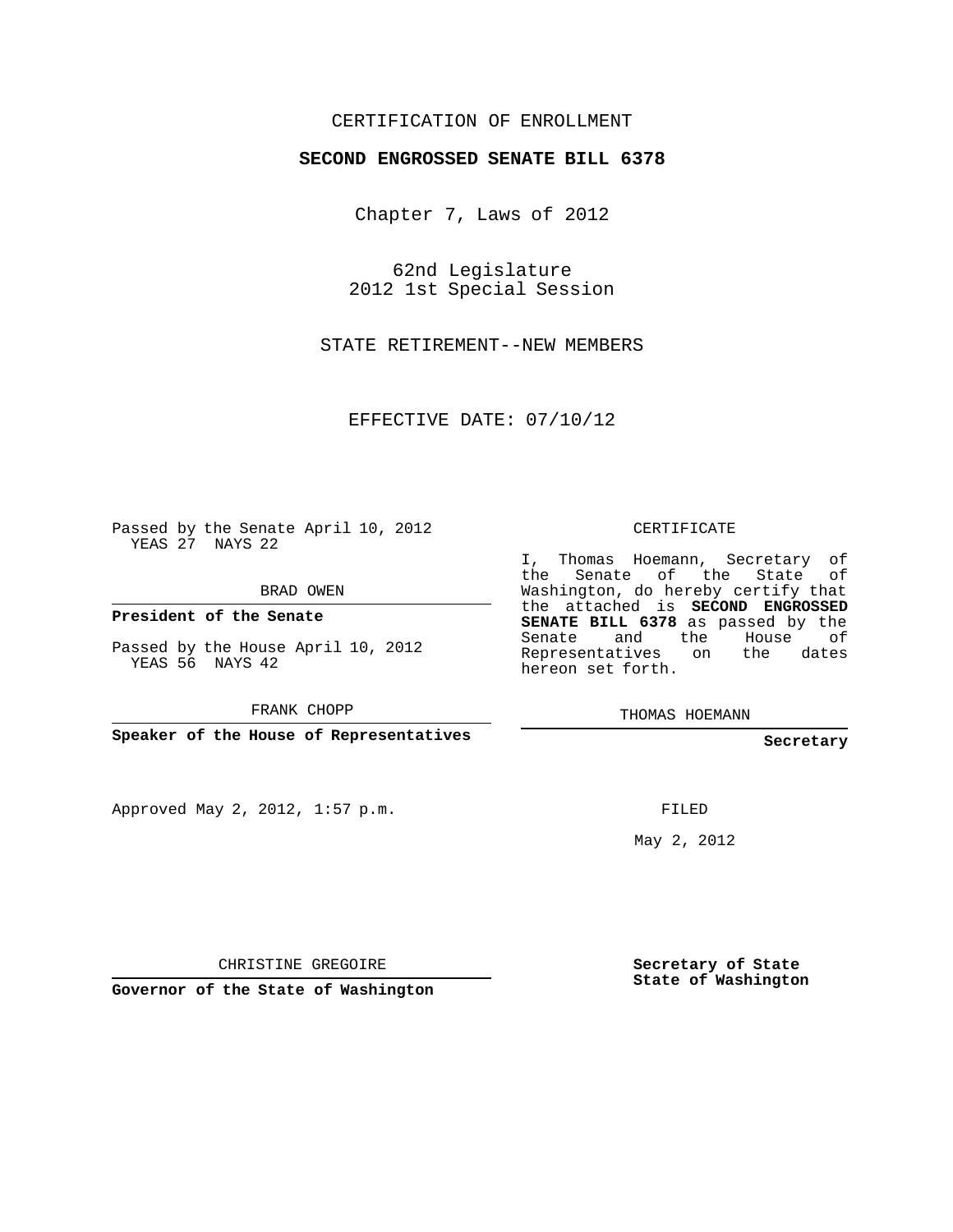## **SECOND ENGROSSED SENATE BILL 6378** \_\_\_\_\_\_\_\_\_\_\_\_\_\_\_\_\_\_\_\_\_\_\_\_\_\_\_\_\_\_\_\_\_\_\_\_\_\_\_\_\_\_\_\_\_

\_\_\_\_\_\_\_\_\_\_\_\_\_\_\_\_\_\_\_\_\_\_\_\_\_\_\_\_\_\_\_\_\_\_\_\_\_\_\_\_\_\_\_\_\_

Passed Legislature - 2012 1st Special Session

**State of Washington 62nd Legislature 2012 1st Special Session By** Senators Zarelli, Baumgartner, Parlette, Hill, and Tom Read first time 01/19/12. Referred to Committee on Ways & Means.

 AN ACT Relating to benefits and contributions for new members of the public employees' retirement system, the teachers' retirement system, and the school employees' retirement system; amending RCW 41.32.765, 41.32.875, 41.35.420, 41.35.680, 41.40.630, 41.40.820, and 41.45.035; and creating a new section.

BE IT ENACTED BY THE LEGISLATURE OF THE STATE OF WASHINGTON:

 **Sec. 1.** RCW 41.32.765 and 2007 c 491 s 2 are each amended to read as follows:

 (1) NORMAL RETIREMENT. Any member with at least five service credit years of service who has attained at least age sixty-five shall be eligible to retire and to receive a retirement allowance computed according to the provisions of RCW 41.32.760.

 (2) EARLY RETIREMENT. Any member who has completed at least twenty service credit years of service who has attained at least age fifty- five shall be eligible to retire and to receive a retirement allowance computed according to the provisions of RCW 41.32.760, except that a member retiring pursuant to this subsection shall have the retirement allowance actuarially reduced to reflect the difference in the number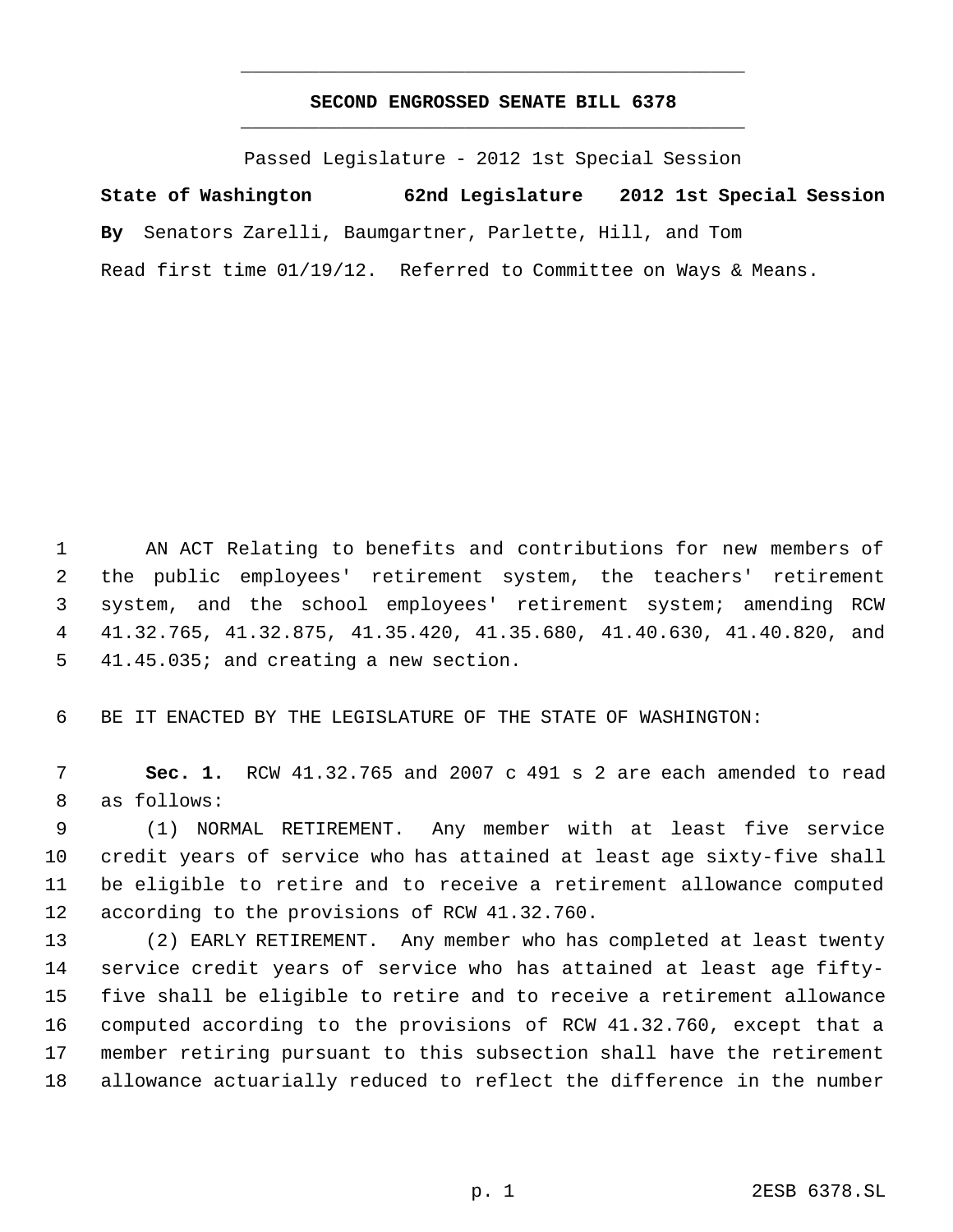of years between age at retirement and the attainment of age sixty- five.

(3) ALTERNATE EARLY RETIREMENT.

 (a) Any member who has completed at least thirty service credit years and has attained age fifty-five shall be eligible to retire and to receive a retirement allowance computed according to the provisions of RCW 41.32.760, except that a member retiring pursuant to this subsection shall have the retirement allowance reduced by three percent per year to reflect the difference in the number of years between age at retirement and the attainment of age sixty-five.

 (b) On or after September 1, 2008, any member who has completed at least thirty service credit years and has attained age fifty-five shall be eligible to retire and to receive a retirement allowance computed according to the provisions of RCW 41.32.760, except that a member retiring pursuant to this subsection shall have the retirement allowance reduced as follows:

| 17 | Retirement | Percent   |
|----|------------|-----------|
| 18 | Age        | Reduction |
| 19 | 55         | 20%       |
| 20 | 56         | 17%       |
| 21 | 57         | 14%       |
| 22 | 58         | 11%       |
| 23 | 59         | $8\%$     |
| 24 | 60         | 5%        |
| 25 | 61         | 2%        |
| 26 | 62         | $0\%$     |
| 27 | 63         | $0\%$     |
| 28 | 64         | $0\%$     |

 Any member who retires under the provisions of this subsection is ineligible for the postretirement employment provisions of RCW 41.32.802(2) until the retired member has reached sixty-five years of age. For purposes of this subsection, employment with an employer also includes any personal service contract, service by an employer as a temporary or project employee, or any other similar compensated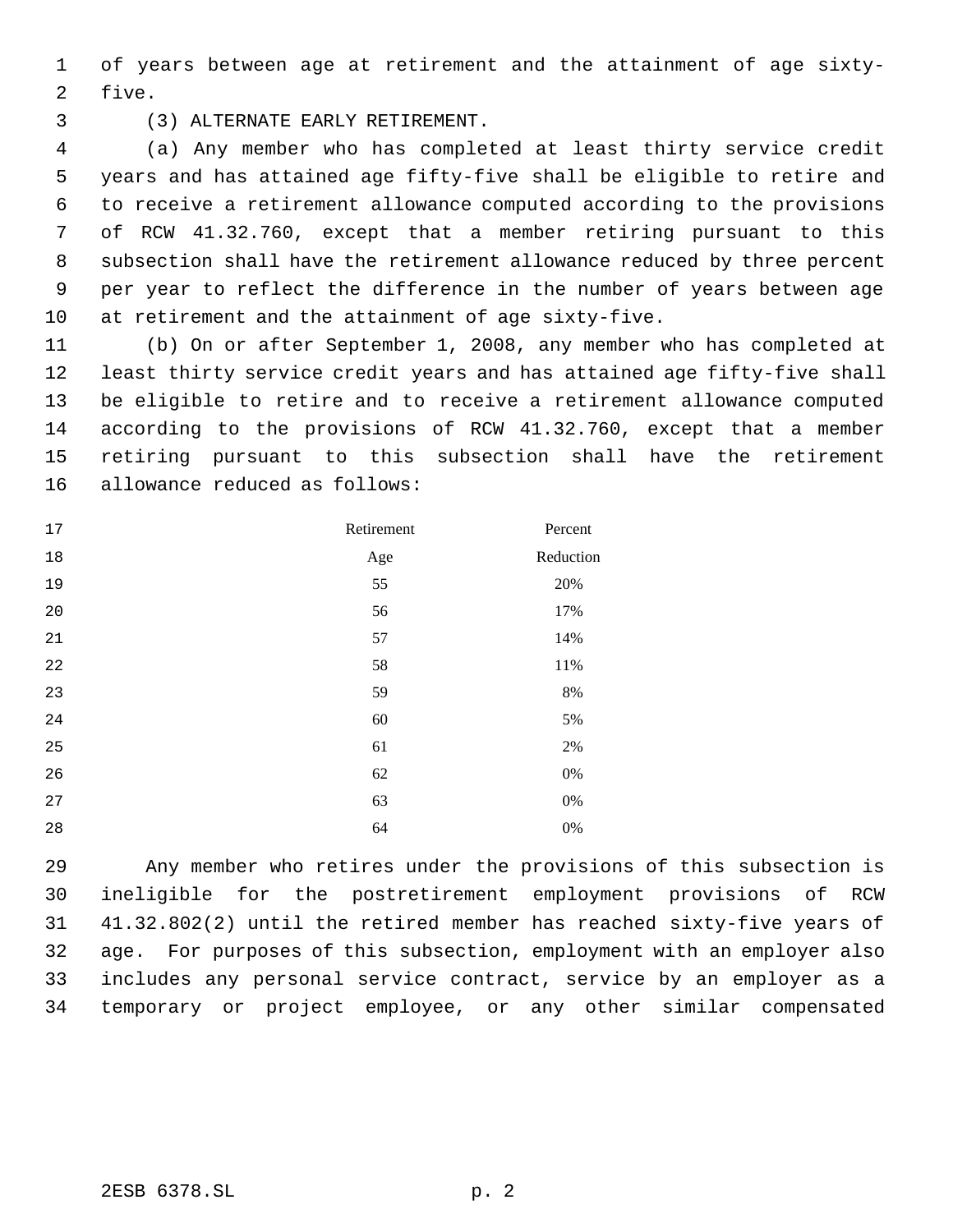relationship with any employer included under the provisions of RCW 41.32.800(1).

 The subsidized reductions for alternate early retirement in this subsection as set forth in section 2, chapter 491, Laws of 2007 were intended by the legislature as replacement benefits for gain-sharing. Until there is legal certainty with respect to the repeal of chapter 41.31A RCW, the right to retire under this subsection is noncontractual, and the legislature reserves the right to amend or repeal this subsection. Legal certainty includes, but is not limited to, the expiration of any: Applicable limitations on actions; and periods of time for seeking appellate review, up to and including reconsideration by the Washington supreme court and the supreme court of the United States. Until that time, eligible members may still retire under this subsection, and upon receipt of the first installment of a retirement allowance computed under this subsection, the resulting benefit becomes contractual for the recipient. If the repeal of chapter 41.31A RCW is held to be invalid in a final determination of a court of law, and the court orders reinstatement of gain-sharing or other alternate benefits as a remedy, then retirement benefits for any member who has completed at least thirty service credit years and has attained age fifty-five but has not yet received the first installment of a retirement allowance under this subsection shall be computed using the reductions in (a) of this subsection.

 (c) Members who first become employed by an employer in an eligible position on or after May 1, 2013, are not eligible for the alternate 26 early retirement provisions of (a) or (b) of this subsection. Any 27 member who first becomes employed by an employer in an eligible position on or after May 1, 2013, and has completed at least thirty service credit years and has attained age fifty-five shall be eligible to retire and to receive a retirement allowance computed according to 31 the provisions of RCW 41.32.760, except that a member retiring pursuant to this subsection shall have the retirement allowance reduced by five 33 percent per year to reflect the difference in the number of years between age at retirement and the attainment of age sixty-five.

 **Sec. 2.** RCW 41.32.875 and 2007 c 491 s 4 are each amended to read as follows: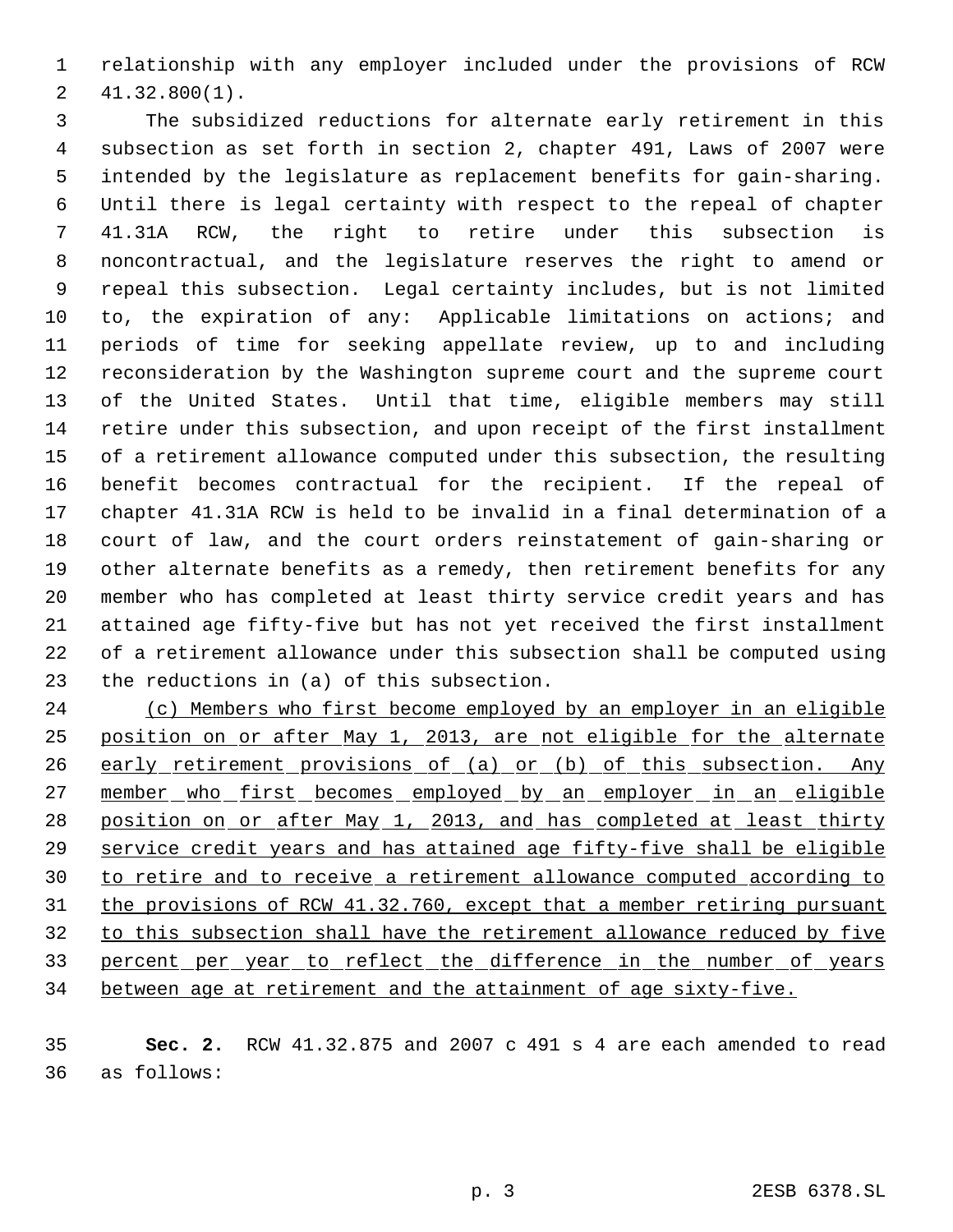(1) NORMAL RETIREMENT. Any member who is at least age sixty-five and who has:

(a) Completed ten service credit years; or

 (b) Completed five service credit years, including twelve service credit months after attaining age forty-four; or

 (c) Completed five service credit years by July 1, 1996, under plan 2 and who transferred to plan 3 under RCW 41.32.817;

 shall be eligible to retire and to receive a retirement allowance computed according to the provisions of RCW 41.32.840.

 (2) EARLY RETIREMENT. Any member who has attained at least age fifty-five and has completed at least ten years of service shall be eligible to retire and to receive a retirement allowance computed according to the provisions of RCW 41.32.840, except that a member retiring pursuant to this subsection shall have the retirement allowance actuarially reduced to reflect the difference in the number of years between age at retirement and the attainment of age sixty-five.

(3) ALTERNATE EARLY RETIREMENT.

 (a) Any member who has completed at least thirty service credit years and has attained age fifty-five shall be eligible to retire and to receive a retirement allowance computed according to the provisions of RCW 41.32.840, except that a member retiring pursuant to this subsection shall have the retirement allowance reduced by three percent per year to reflect the difference in the number of years between age at retirement and the attainment of age sixty-five.

 (b) On or after September 1, 2008, any member who has completed at least thirty service credit years and has attained age fifty-five shall be eligible to retire and to receive a retirement allowance computed according to the provisions of RCW 41.32.840, except that a member retiring pursuant to this subsection shall have the retirement allowance reduced as follows:

| 32 | Retirement | Percent   |
|----|------------|-----------|
| 33 | Age        | Reduction |
| 34 | 55         | 20%       |
| 35 | 56         | 17%       |
| 36 | 57         | 14%       |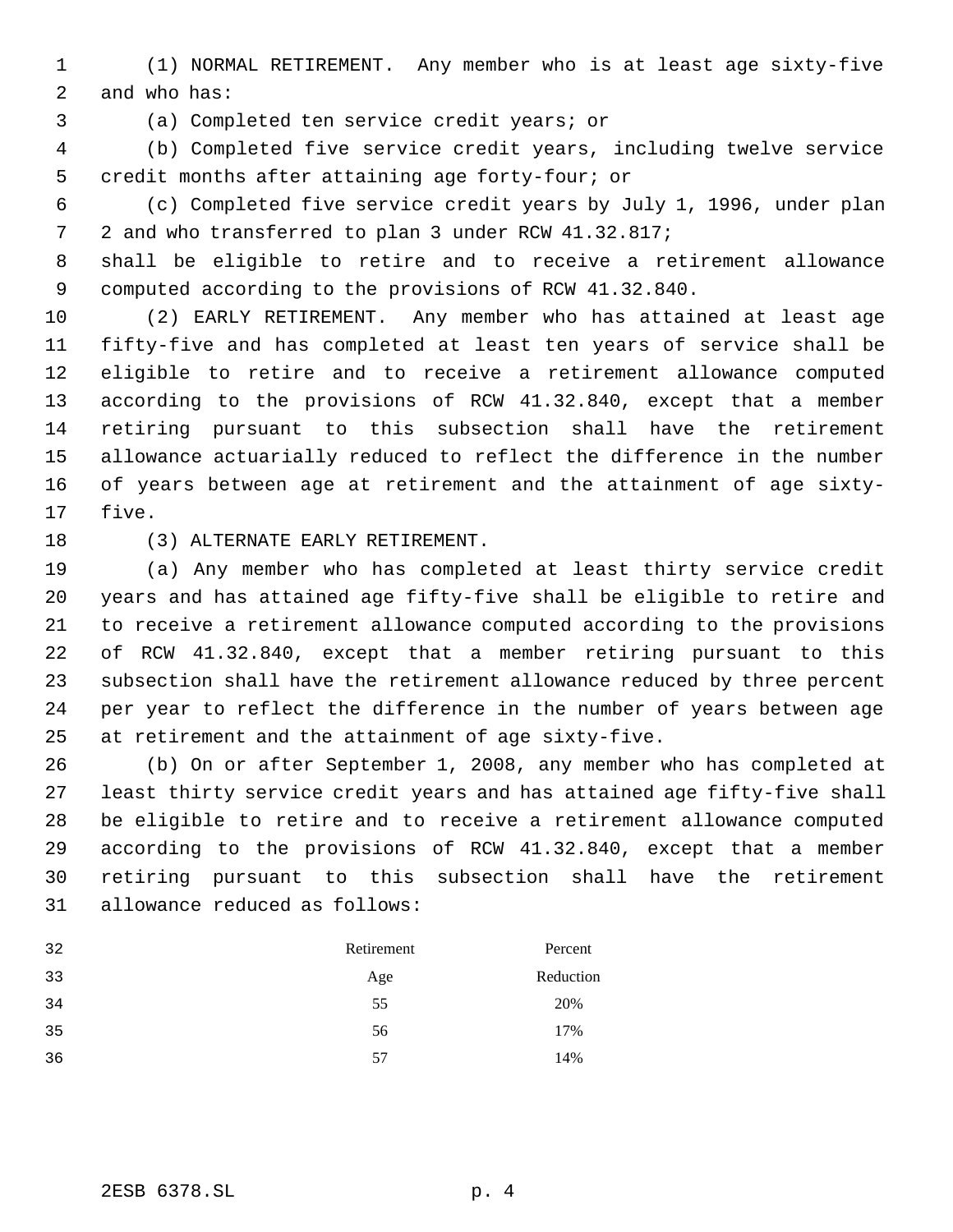| 1 | 58 | 11%   |
|---|----|-------|
| 2 | 59 | $8\%$ |
| 3 | 60 | 5%    |
| 4 | 61 | 2%    |
| 5 | 62 | $0\%$ |
| 6 | 63 | $0\%$ |
| 7 | 64 | $0\%$ |

 Any member who retires under the provisions of this subsection is ineligible for the postretirement employment provisions of RCW 41.32.862(2) until the retired member has reached sixty-five years of age. For purposes of this subsection, employment with an employer also includes any personal service contract, service by an employer as a temporary or project employee, or any other similar compensated relationship with any employer included under the provisions of RCW 41.32.860(1).

 The subsidized reductions for alternate early retirement in this subsection as set forth in section 4, chapter 491, Laws of 2007 were intended by the legislature as replacement benefits for gain-sharing. Until there is legal certainty with respect to the repeal of chapter 41.31A RCW, the right to retire under this subsection is noncontractual, and the legislature reserves the right to amend or repeal this subsection. Legal certainty includes, but is not limited to, the expiration of any: Applicable limitations on actions; and periods of time for seeking appellate review, up to and including reconsideration by the Washington supreme court and the supreme court of the United States. Until that time, eligible members may still retire under this subsection, and upon receipt of the first installment of a retirement allowance computed under this subsection, the resulting benefit becomes contractual for the recipient. If the repeal of chapter 41.31A RCW is held to be invalid in a final determination of a court of law, and the court orders reinstatement of gain-sharing or other alternate benefits as a remedy, then retirement benefits for any member who has completed at least thirty service credit years and has attained age fifty-five but has not yet received the first installment of a retirement allowance under this subsection shall be computed using the reductions in (a) of this subsection.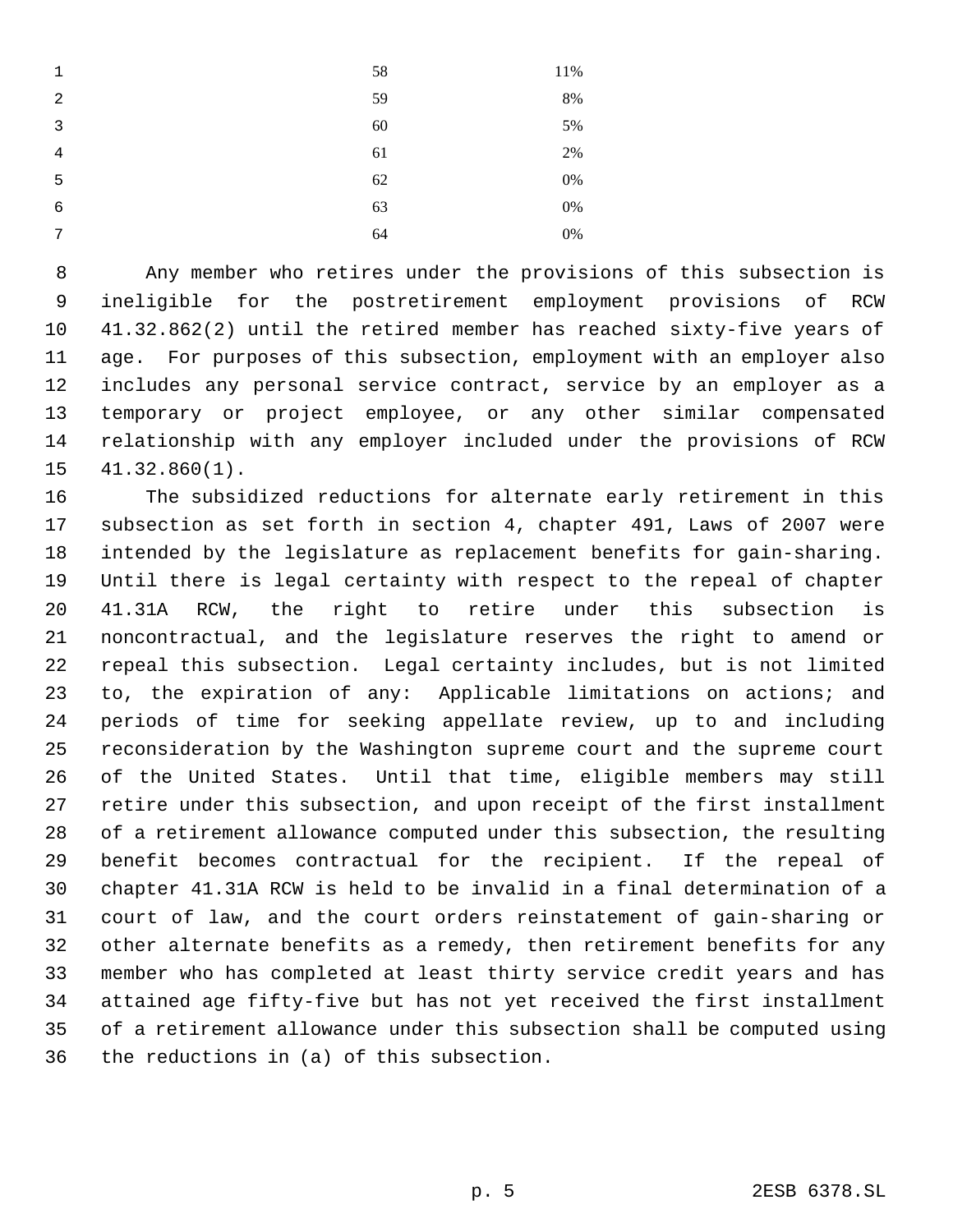(c) Members who first become employed by an employer in an eligible 2 position on or after May 1, 2013, are not eligible for the alternate early retirement provisions of (a) or (b) of this subsection. Any 4 member who first becomes employed by an employer in an eligible position on or after May 1, 2013, and has completed at least thirty service credit years and has attained age fifty-five shall be eligible to retire and to receive a retirement allowance computed according to 8 the provisions of RCW 41.32.840, except that a member retiring pursuant 9 to this subsection shall have the retirement allowance reduced by five 10 percent per year to reflect the difference in the number of years 11 between age at retirement and the attainment of age sixty-five.

 **Sec. 3.** RCW 41.35.420 and 2007 c 491 s 6 are each amended to read as follows:

 (1) NORMAL RETIREMENT. Any member with at least five service credit years who has attained at least age sixty-five shall be eligible to retire and to receive a retirement allowance computed according to the provisions of RCW 41.35.400.

 (2) EARLY RETIREMENT. Any member who has completed at least twenty service credit years and has attained age fifty-five shall be eligible to retire and to receive a retirement allowance computed according to the provisions of RCW 41.35.400, except that a member retiring pursuant to this subsection shall have the retirement allowance actuarially reduced to reflect the difference in the number of years between age at retirement and the attainment of age sixty-five.

(3) ALTERNATE EARLY RETIREMENT.

 (a) Any member who has completed at least thirty service credit years and has attained age fifty-five shall be eligible to retire and to receive a retirement allowance computed according to the provisions of RCW 41.35.400, except that a member retiring pursuant to this subsection shall have the retirement allowance reduced by three percent per year to reflect the difference in the number of years between age at retirement and the attainment of age sixty-five.

 (b) On or after September 1, 2008, any member who has completed at least thirty service credit years and has attained age fifty-five shall be eligible to retire and to receive a retirement allowance computed according to the provisions of RCW 41.35.400, except that a member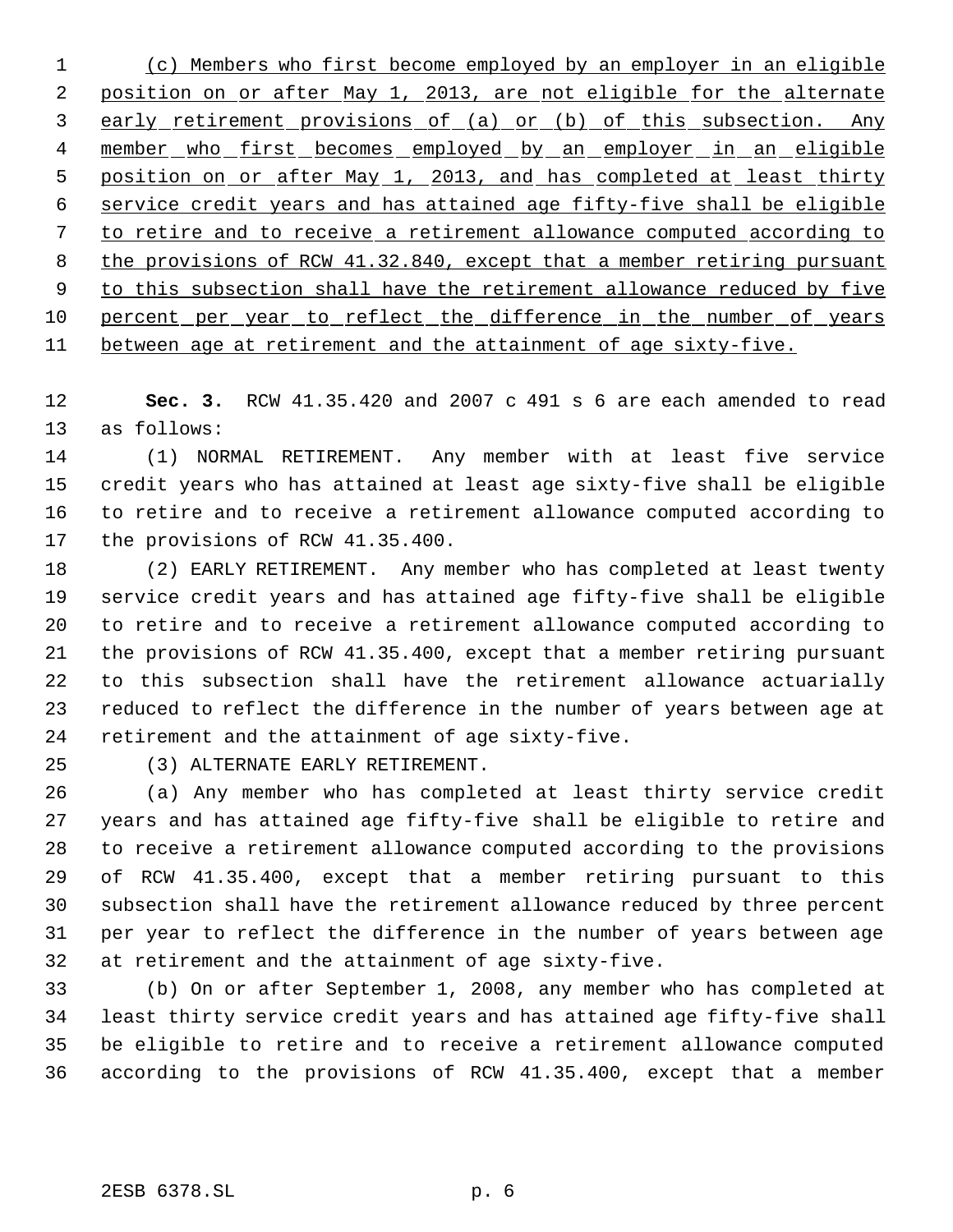retiring pursuant to this subsection shall have the retirement

allowance reduced as follows:

| 3           | Retirement | Percent   |
|-------------|------------|-----------|
| $\bf 4$     | Age        | Reduction |
| 5           | 55         | 20%       |
| $\epsilon$  | 56         | 17%       |
| 7           | 57         | 14%       |
| 8           | 58         | 11%       |
| $\mathsf 9$ | 59         | $8\%$     |
| $10$        | 60         | 5%        |
| $11\,$      | 61         | 2%        |
| 12          | 62         | $0\%$     |
| 13          | 63         | $0\%$     |
| 14          | 64         | $0\%$     |

 Any member who retires under the provisions of this subsection is ineligible for the postretirement employment provisions of RCW 41.35.060(2) until the retired member has reached sixty-five years of age. For purposes of this subsection, employment with an employer also includes any personal service contract, service by an employer as a temporary or project employee, or any other similar compensated relationship with any employer included under the provisions of RCW 41.35.230(1).

 The subsidized reductions for alternate early retirement in this subsection as set forth in section 6, chapter 491, Laws of 2007 were intended by the legislature as replacement benefits for gain-sharing. Until there is legal certainty with respect to the repeal of chapter 41.31A RCW, the right to retire under this subsection is noncontractual, and the legislature reserves the right to amend or repeal this subsection. Legal certainty includes, but is not limited to, the expiration of any: Applicable limitations on actions; and periods of time for seeking appellate review, up to and including reconsideration by the Washington supreme court and the supreme court of the United States. Until that time, eligible members may still retire under this subsection, and upon receipt of the first installment of a retirement allowance computed under this subsection, the resulting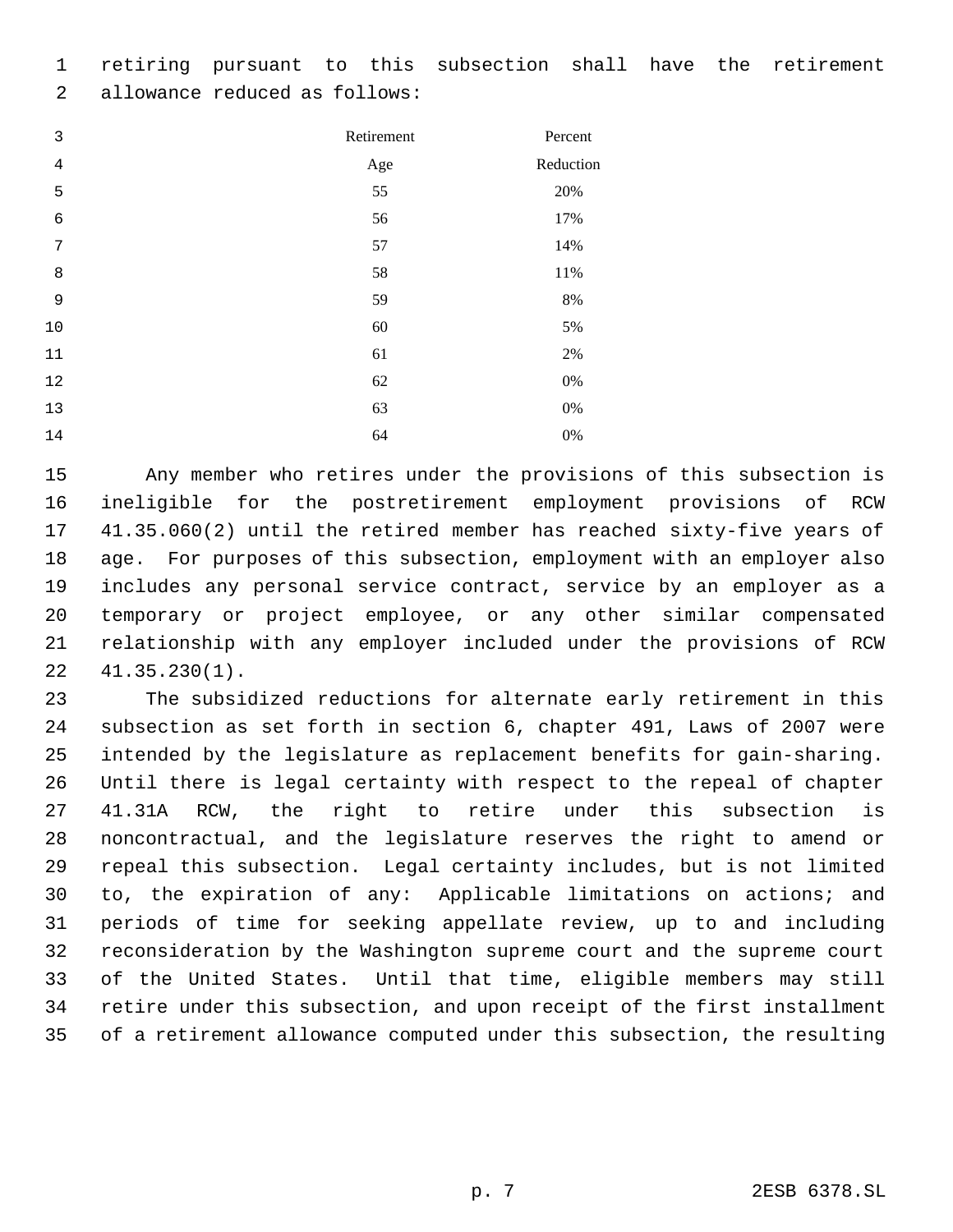benefit becomes contractual for the recipient. If the repeal of chapter 41.31A RCW is held to be invalid in a final determination of a court of law, and the court orders reinstatement of gain-sharing or other alternate benefits as a remedy, then retirement benefits for any member who has completed at least thirty service credit years and has attained age fifty-five but has not yet received the first installment of a retirement allowance under this subsection shall be computed using the reductions in (a) of this subsection.

 (c) Members who first become employed by an employer in an eligible 10 position on or after May 1, 2013, are not eligible for the alternate 11 early retirement provisions of (a) or (b) of this subsection. Any 12 member who first becomes employed by an employer in an eligible 13 position on or after May 1, 2013, and has completed at least thirty service credit years and has attained age fifty-five shall be eligible 15 to retire and to receive a retirement allowance computed according to 16 the provisions of RCW 41.35.400, except that a member retiring pursuant 17 to this subsection shall have the retirement allowance reduced by five percent per year to reflect the difference in the number of years between age at retirement and the attainment of age sixty-five.

 **Sec. 4.** RCW 41.35.680 and 2007 c 491 s 8 are each amended to read as follows:

 (1) NORMAL RETIREMENT. Any member who is at least age sixty-five and who has:

(a) Completed ten service credit years; or

 (b) Completed five service credit years, including twelve service credit months after attaining age forty-four; or

 (c) Completed five service credit years by September 1, 2000, under the public employees' retirement system plan 2 and who transferred to plan 3 under RCW 41.35.510;

 shall be eligible to retire and to receive a retirement allowance computed according to the provisions of RCW 41.35.620.

 (2) EARLY RETIREMENT. Any member who has attained at least age fifty-five and has completed at least ten years of service shall be eligible to retire and to receive a retirement allowance computed according to the provisions of RCW 41.35.620, except that a member retiring pursuant to this subsection shall have the retirement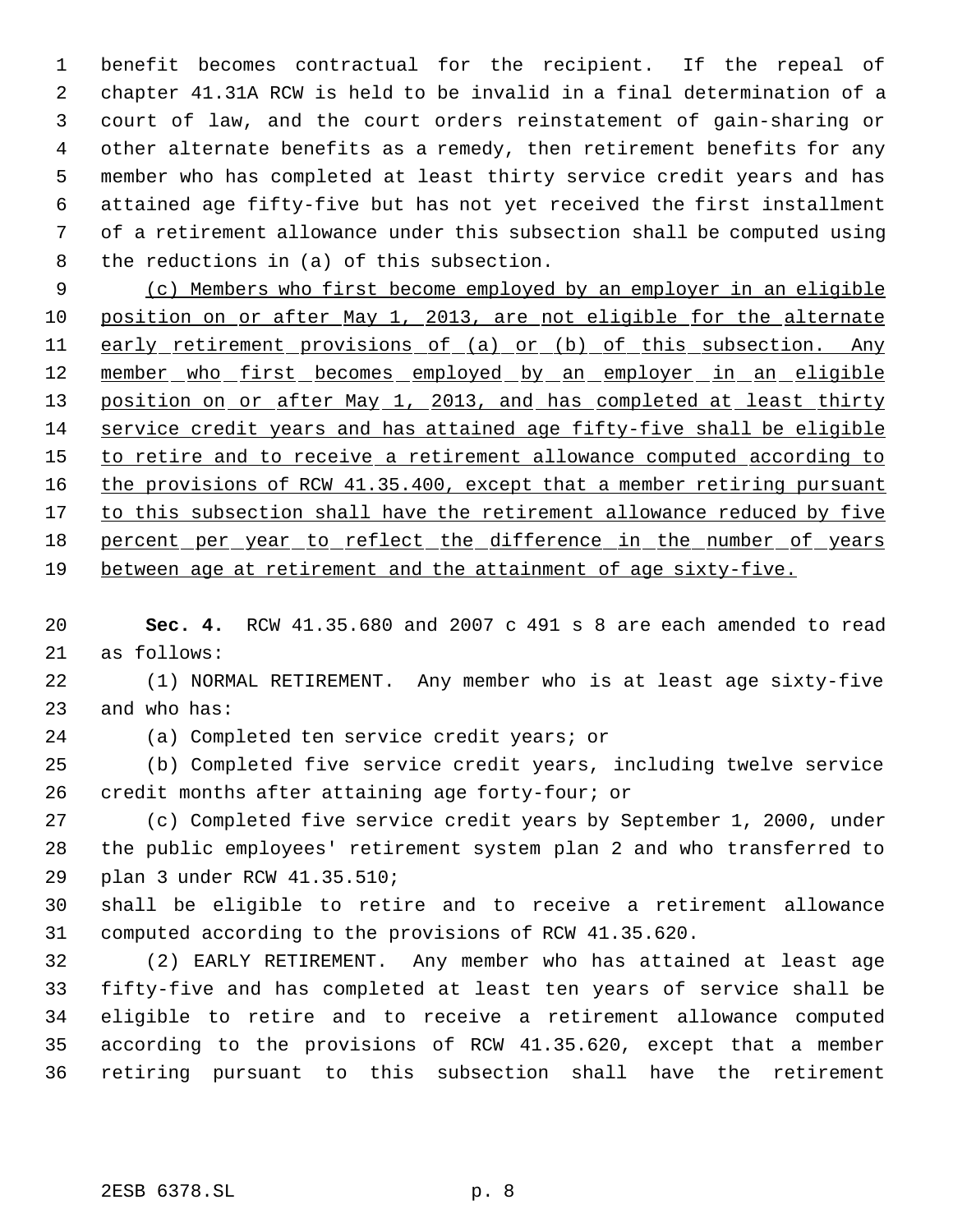allowance actuarially reduced to reflect the difference in the number of years between age at retirement and the attainment of age sixty- five.

(3) ALTERNATE EARLY RETIREMENT.

 (a) Any member who has completed at least thirty service credit years and has attained age fifty-five shall be eligible to retire and to receive a retirement allowance computed according to the provisions of RCW 41.35.620, except that a member retiring pursuant to this subsection shall have the retirement allowance reduced by three percent per year to reflect the difference in the number of years between age at retirement and the attainment of age sixty-five.

 (b) On or after September 1, 2008, any member who has completed at least thirty service credit years and has attained age fifty-five shall be eligible to retire and to receive a retirement allowance computed according to the provisions of RCW 41.35.620, except that a member retiring pursuant to this subsection shall have the retirement allowance reduced as follows:

| 18 | Retirement | Percent   |
|----|------------|-----------|
| 19 | Age        | Reduction |
| 20 | 55         | 20%       |
| 21 | 56         | 17%       |
| 22 | 57         | 14%       |
| 23 | 58         | 11%       |
| 24 | 59         | $8\%$     |
| 25 | 60         | 5%        |
| 26 | 61         | 2%        |
| 27 | 62         | 0%        |
| 28 | 63         | 0%        |
| 29 | 64         | 0%        |

 Any member who retires under the provisions of this subsection is ineligible for the postretirement employment provisions of RCW 41.35.060(2) until the retired member has reached sixty-five years of age. For purposes of this subsection, employment with an employer also includes any personal service contract, service by an employer as a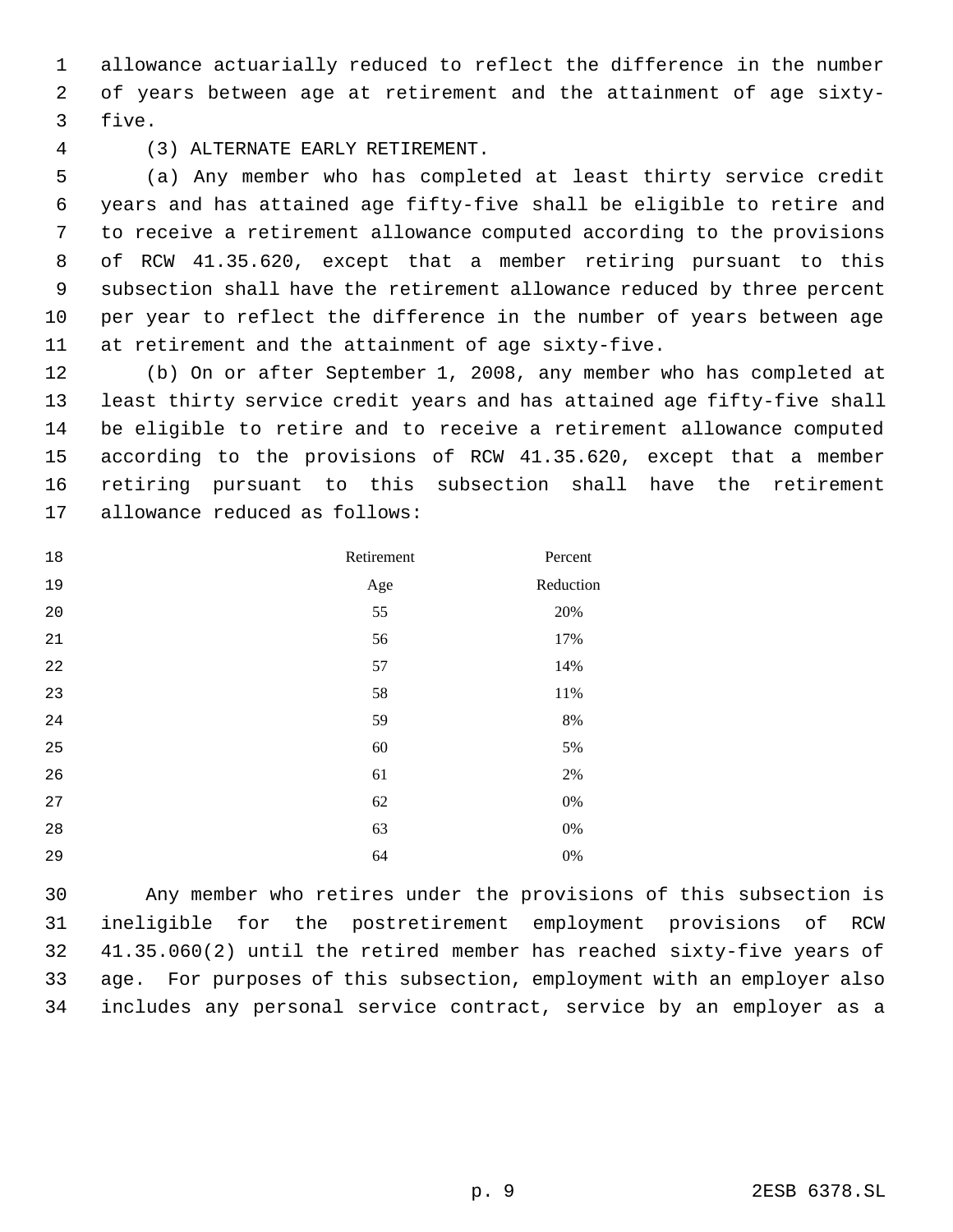temporary or project employee, or any other similar compensated relationship with any employer included under the provisions of RCW 41.35.230(1).

 The subsidized reductions for alternate early retirement in this subsection as set forth in section 8, chapter 491, Laws of 2007 were intended by the legislature as replacement benefits for gain-sharing. Until there is legal certainty with respect to the repeal of chapter 41.31A RCW, the right to retire under this subsection is noncontractual, and the legislature reserves the right to amend or repeal this subsection. Legal certainty includes, but is not limited to, the expiration of any: Applicable limitations on actions; and periods of time for seeking appellate review, up to and including reconsideration by the Washington supreme court and the supreme court of the United States. Until that time, eligible members may still retire under this subsection, and upon receipt of the first installment of a retirement allowance computed under this subsection, the resulting benefit becomes contractual for the recipient. If the repeal of chapter 41.31A RCW is held to be invalid in a final determination of a court of law, and the court orders reinstatement of gain-sharing or other alternate benefits as a remedy, then retirement benefits for any member who has completed at least thirty service credit years and has attained age fifty-five but has not yet received the first installment of a retirement allowance under this subsection shall be computed using the reductions in (a) of this subsection.

 (c) Members who first become employed by an employer in an eligible position on or after May 1, 2013, are not eligible for the alternate 27 early retirement provisions of (a) or (b) of this subsection. Any 28 member who first becomes employed by an employer in an eligible 29 position on or after May 1, 2013, and has completed at least thirty service credit years and has attained age fifty-five shall be eligible 31 to retire and to receive a retirement allowance computed according to the provisions of RCW 41.35.620, except that a member retiring pursuant to this subsection shall have the retirement allowance reduced by five percent per year to reflect the difference in the number of years between age at retirement and the attainment of age sixty-five.

 **Sec. 5.** RCW 41.40.630 and 2007 c 491 s 9 are each amended to read as follows: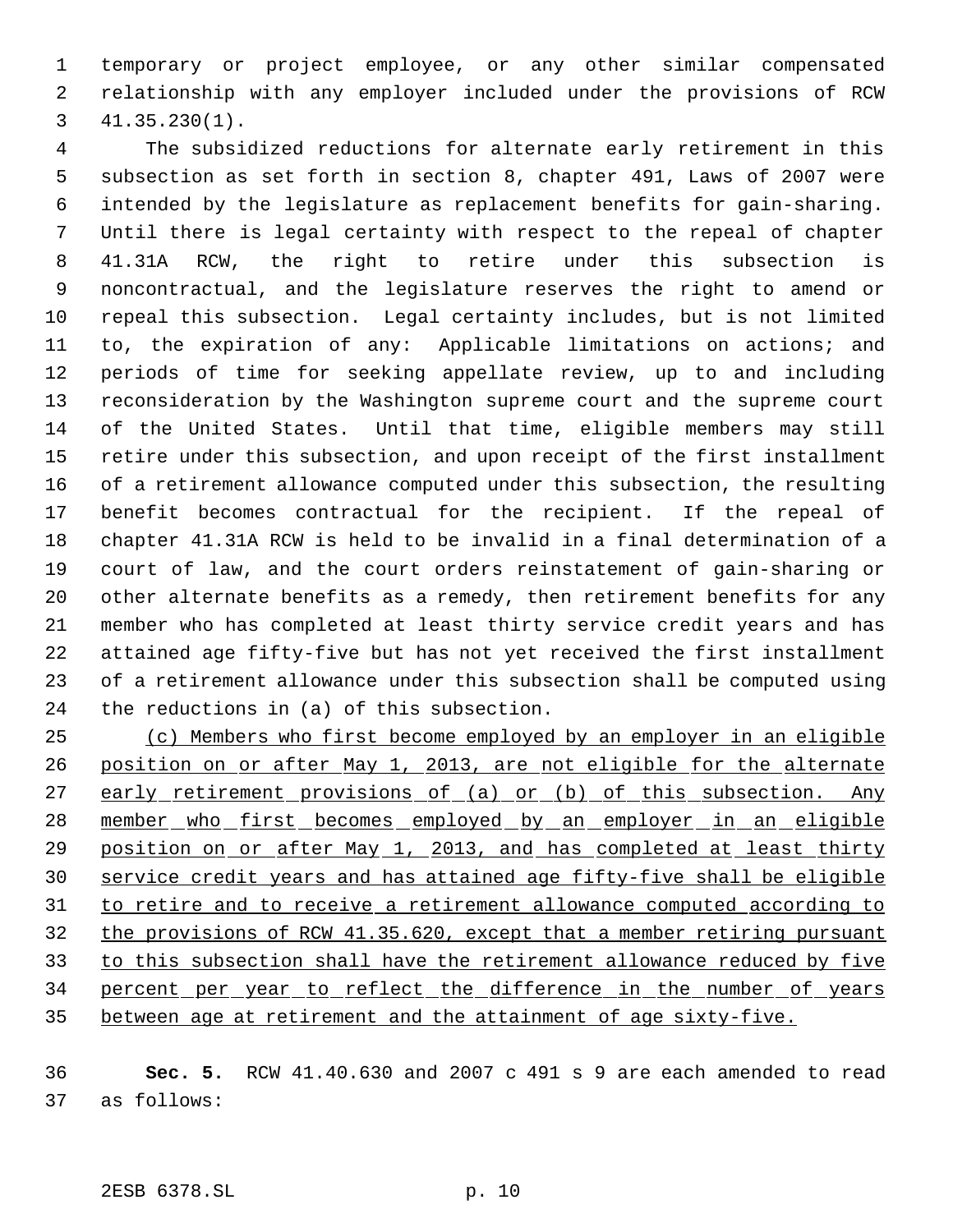(1) NORMAL RETIREMENT. Any member with at least five service credit years who has attained at least age sixty-five shall be eligible to retire and to receive a retirement allowance computed according to the provisions of RCW 41.40.620.

 (2) EARLY RETIREMENT. Any member who has completed at least twenty service credit years and has attained age fifty-five shall be eligible to retire and to receive a retirement allowance computed according to the provisions of RCW 41.40.620, except that a member retiring pursuant to this subsection shall have the retirement allowance actuarially reduced to reflect the difference in the number of years between age at retirement and the attainment of age sixty-five.

(3) ALTERNATE EARLY RETIREMENT.

 (a) Any member who has completed at least thirty service credit years and has attained age fifty-five shall be eligible to retire and to receive a retirement allowance computed according to the provisions of RCW 41.40.620, except that a member retiring pursuant to this subsection shall have the retirement allowance reduced by three percent per year to reflect the difference in the number of years between age at retirement and the attainment of age sixty-five.

 (b) On or after July 1, 2008, any member who has completed at least thirty service credit years and has attained age fifty-five shall be eligible to retire and to receive a retirement allowance computed according to the provisions of RCW 41.40.620, except that a member retiring pursuant to this subsection shall have the retirement allowance reduced as follows:

| 26 | Retirement | Percent   |
|----|------------|-----------|
| 27 | Age        | Reduction |
| 28 | 55         | 20%       |
| 29 | 56         | 17%       |
| 30 | 57         | 14%       |
| 31 | 58         | 11%       |
| 32 | 59         | $8\%$     |
| 33 | 60         | 5%        |
| 34 | 61         | 2%        |
| 35 | 62         | $0\%$     |
| 36 | 63         | 0%        |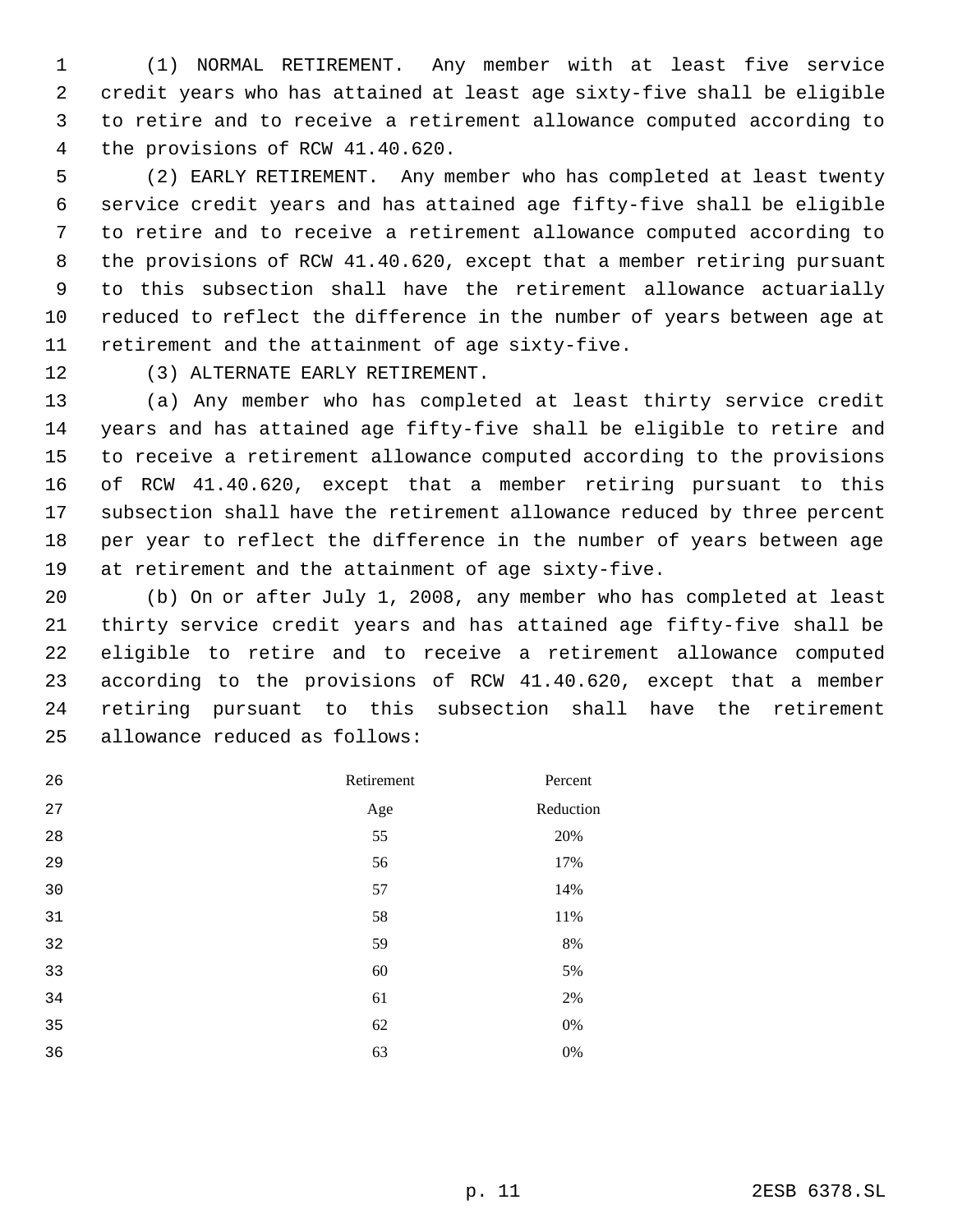1 0%

 Any member who retires under the provisions of this subsection is ineligible for the postretirement employment provisions of RCW 41.40.037(2)(d) until the retired member has reached sixty-five years of age. For purposes of this subsection, employment with an employer also includes any personal service contract, service by an employer as a temporary or project employee, or any other similar compensated relationship with any employer included under the provisions of RCW 41.40.690(1).

 The subsidized reductions for alternate early retirement in this subsection as set forth in section 9, chapter 491, Laws of 2007 were intended by the legislature as replacement benefits for gain-sharing. Until there is legal certainty with respect to the repeal of chapter 41.31A RCW, the right to retire under this subsection is noncontractual, and the legislature reserves the right to amend or repeal this subsection. Legal certainty includes, but is not limited to, the expiration of any: Applicable limitations on actions; and periods of time for seeking appellate review, up to and including reconsideration by the Washington supreme court and the supreme court of the United States. Until that time, eligible members may still retire under this subsection, and upon receipt of the first installment of a retirement allowance computed under this subsection, the resulting benefit becomes contractual for the recipient. If the repeal of chapter 41.31A RCW is held to be invalid in a final determination of a court of law, and the court orders reinstatement of gain-sharing or other alternate benefits as a remedy, then retirement benefits for any member who has completed at least thirty service credit years and has attained age fifty-five but has not yet received the first installment of a retirement allowance under this subsection shall be computed using the reductions in (a) of this subsection.

 (c) Members who first become employed by an employer in an eligible position on or after May 1, 2013, are not eligible for the alternate early retirement provisions of (a) or (b) of this subsection. Any member who first becomes employed by an employer in an eligible position on or after May 1, 2013, and has completed at least thirty service credit years and has attained age fifty-five shall be eligible to retire and to receive a retirement allowance computed according to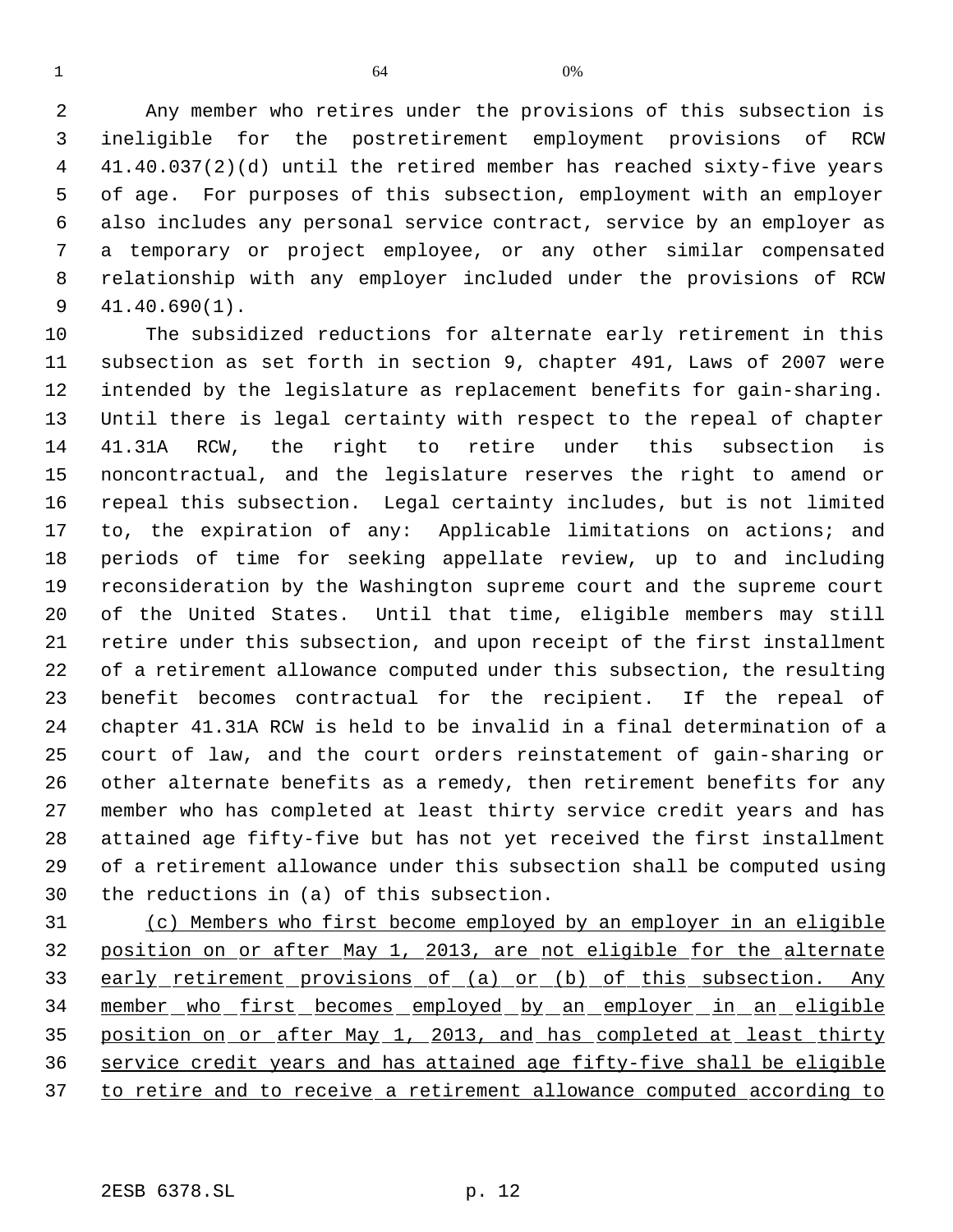1 the provisions of RCW 41.40.620, except that a member retiring pursuant 2 to this subsection shall have the retirement allowance reduced by five 3 percent per year to reflect the difference in the number of years

between age at retirement and the attainment of age sixty-five.

 **Sec. 6.** RCW 41.40.820 and 2007 c 491 s 10 are each amended to read as follows:

 (1) NORMAL RETIREMENT. Any member who is at least age sixty-five and who has:

(a) Completed ten service credit years; or

 (b) Completed five service credit years, including twelve service credit months after attaining age forty-four; or

 (c) Completed five service credit years by the transfer payment date specified in RCW 41.40.795, under the public employees' retirement 14 system plan 2 and who transferred to plan 3 under RCW 41.40.795;

 shall be eligible to retire and to receive a retirement allowance computed according to the provisions of RCW 41.40.790.

 (2) EARLY RETIREMENT. Any member who has attained at least age fifty-five and has completed at least ten years of service shall be eligible to retire and to receive a retirement allowance computed according to the provisions of RCW 41.40.790, except that a member retiring pursuant to this subsection shall have the retirement allowance actuarially reduced to reflect the difference in the number of years between age at retirement and the attainment of age sixty-five.

(3) ALTERNATE EARLY RETIREMENT.

 (a) Any member who has completed at least thirty service credit years and has attained age fifty-five shall be eligible to retire and to receive a retirement allowance computed according to the provisions of RCW 41.40.790, except that a member retiring pursuant to this subsection shall have the retirement allowance reduced by three percent per year to reflect the difference in the number of years between age at retirement and the attainment of age sixty-five.

 (b) On or after July 1, 2008, any member who has completed at least thirty service credit years and has attained age fifty-five shall be eligible to retire and to receive a retirement allowance computed according to the provisions of RCW 41.40.790, except that a member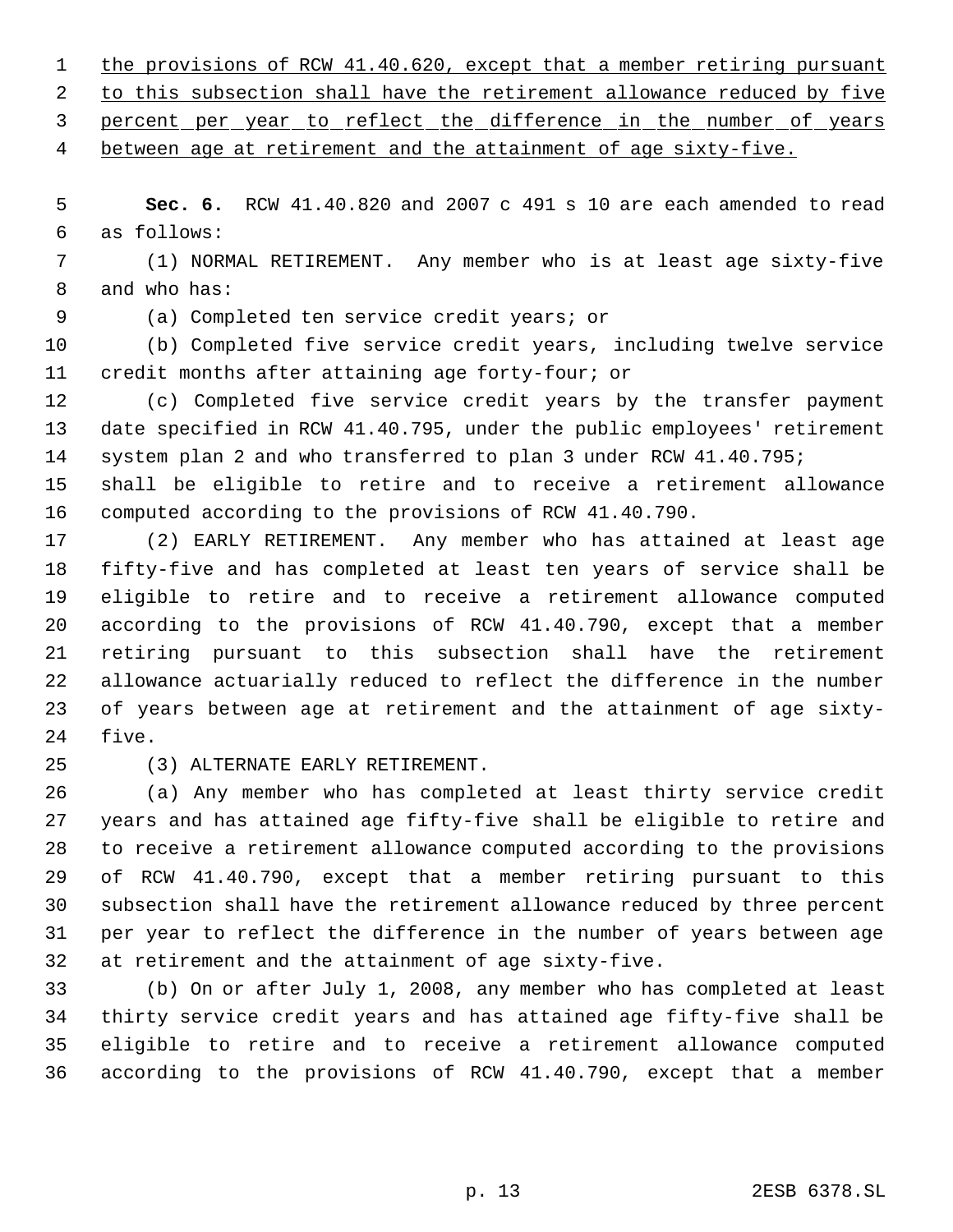retiring pursuant to this subsection shall have the retirement

allowance reduced as follows:

| 3          | Retirement | Percent   |
|------------|------------|-----------|
| $\bf 4$    | Age        | Reduction |
| 5          | 55         | 20%       |
| $\epsilon$ | 56         | 17%       |
| 7          | 57         | 14%       |
| 8          | 58         | 11%       |
| 9          | 59         | $8\%$     |
| $10$       | 60         | 5%        |
| $11\,$     | 61         | $2\%$     |
| 12         | 62         | $0\%$     |
| 13         | 63         | $0\%$     |
| 14         | 64         | $0\%$     |

 Any member who retires under the provisions of this subsection is ineligible for the postretirement employment provisions of RCW 41.40.037(2)(d) until the retired member has reached sixty-five years of age. For purposes of this subsection, employment with an employer also includes any personal service contract, service by an employer as a temporary or project employee, or any other similar compensated relationship with any employer included under the provisions of RCW 41.40.850(1).

 The subsidized reductions for alternate early retirement in this subsection as set forth in section 10, chapter 491, Laws of 2007 were intended by the legislature as replacement benefits for gain-sharing. Until there is legal certainty with respect to the repeal of chapter 41.31A RCW, the right to retire under this subsection is noncontractual, and the legislature reserves the right to amend or repeal this subsection. Legal certainty includes, but is not limited to, the expiration of any: Applicable limitations on actions; and periods of time for seeking appellate review, up to and including reconsideration by the Washington supreme court and the supreme court of the United States. Until that time, eligible members may still retire under this subsection, and upon receipt of the first installment of a retirement allowance computed under this subsection, the resulting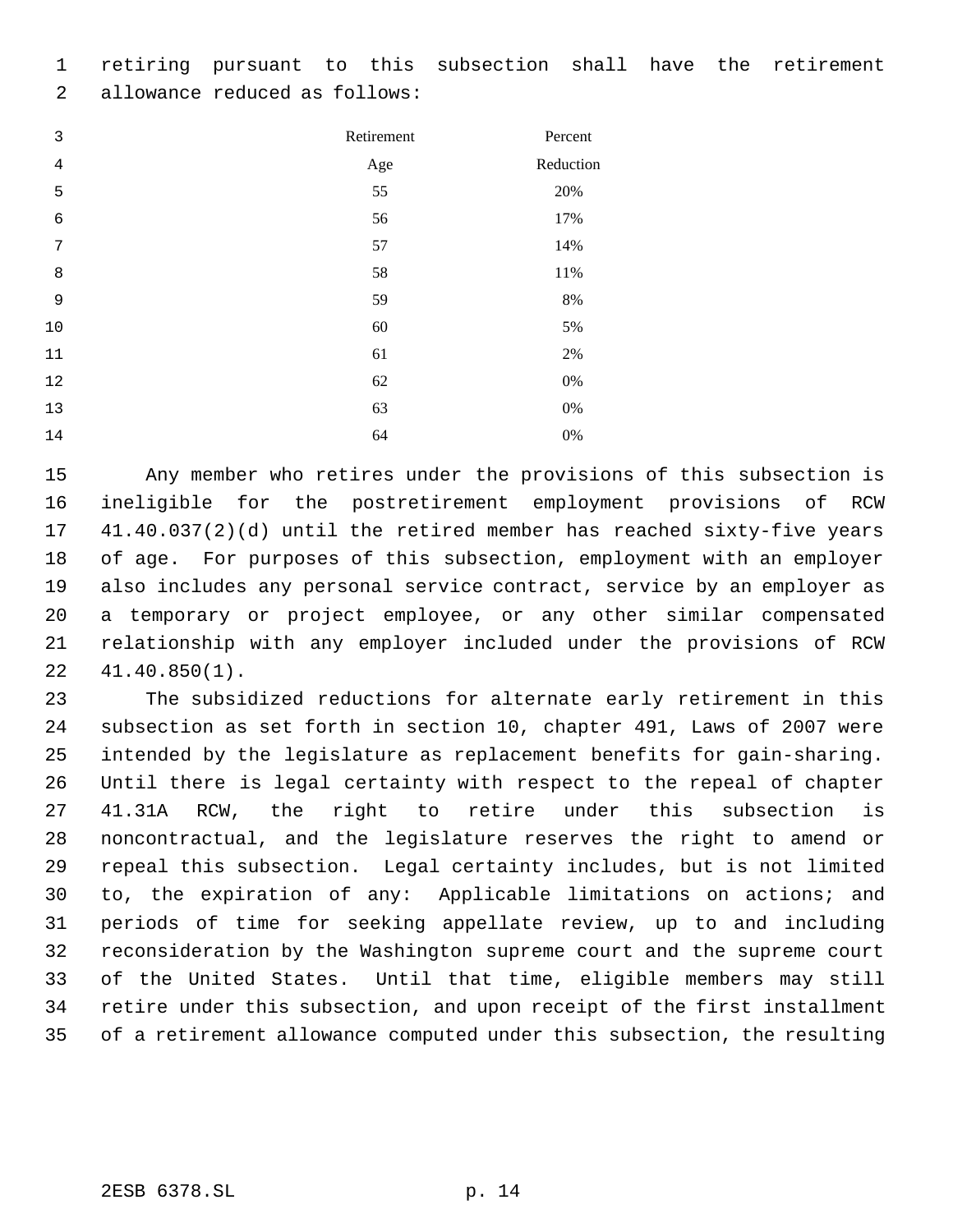benefit becomes contractual for the recipient. If the repeal of chapter 41.31A RCW is held to be invalid in a final determination of a court of law, and the court orders reinstatement of gain-sharing or other alternate benefits as a remedy, then retirement benefits for any member who has completed at least thirty service credit years and has attained age fifty-five but has not yet received the first installment of a retirement allowance under this subsection shall be computed using the reductions in (a) of this subsection.

 (c) Members who first become employed by an employer in an eligible 10 position on or after May 1, 2013, are not eligible for the alternate 11 early retirement provisions of (a) or (b) of this subsection. Any 12 member who first becomes employed by an employer in an eligible 13 position on or after May 1, 2013, and has completed at least thirty service credit years and has attained age fifty-five shall be eligible 15 to retire and to receive a retirement allowance computed according to 16 the provisions of RCW 41.40.790, except that a member retiring pursuant 17 to this subsection shall have the retirement allowance reduced by five percent per year to reflect the difference in the number of years between age at retirement and the attainment of age sixty-five.

 **Sec. 7.** RCW 41.45.035 and 2009 c 561 s 2 are each amended to read as follows:

 (1) Beginning July 1, 2001, the following long-term economic assumptions shall be used by the state actuary for the purposes of RCW 41.45.030:

(a) The growth in inflation assumption shall be 3.5 percent;

 (b) The growth in salaries assumption, exclusive of merit or longevity increases, shall be 4.5 percent;

 (c) The investment rate of return assumption shall be 8 percent; and

 (d) The growth in system membership assumption shall be 1.25 percent for the public employees' retirement system, the public safety employees' retirement system, the school employees' retirement system, and the law enforcement officers' and firefighters' retirement system. The assumption shall be .90 percent for the teachers' retirement system.

 (2) Beginning July 1, 2009, the growth in salaries assumption for the public employees' retirement system, the public safety employees'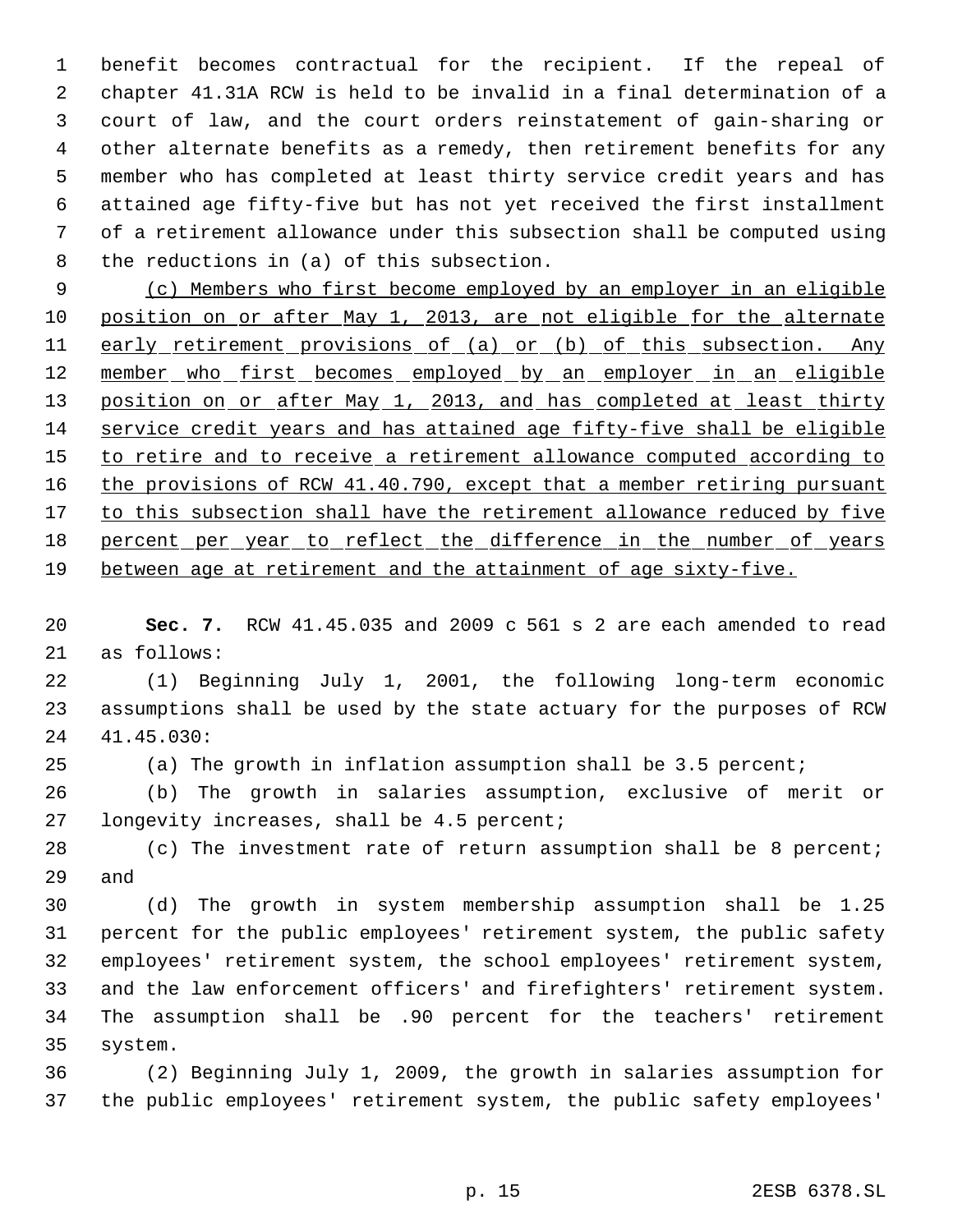retirement system, the teachers' retirement system, the school employees' retirement system, plan 1 of the law enforcement officers' and firefighters' retirement system, and the Washington state patrol retirement system, exclusive of merit or longevity increases, shall be the sum of:

 (a) The growth in inflation assumption in subsection (1)(a) of this section; and

(b) The productivity growth assumption of 0.5 percent.

9 (3) The following investment rate of return assumptions for the 10 public employees' retirement system, the public safety employees' 11 retirement system, the teachers' retirement system, the school 12 employees' retirement system, plan 1 of the law enforcement officers' 13 and firefighters' retirement system, and the Washington state patrol retirement system, shall be used by the state actuary for the purposes of RCW 41.45.030:

16 (a) Beginning July 1, 2013, the investment rate of return 17 assumption shall be 7.9 percent.

18 (b) Beginning July 1, 2015, the investment rate of return assumption shall be 7.8 percent.

20 (c) Beginning July 1, 2017, the investment rate of return assumption shall be 7.7 percent.

22 (d) For valuation purposes, the state actuary shall only use the assumptions in (a) through (c) of this subsection after the effective 24 date in (a) through (c) of this subsection.

 (e) By June 1, 2017, the state actuary shall submit to the council information regarding the experience and financial condition of each state retirement system, and make recommendations regarding the long-28 term investment rate of return assumptions set forth in this subsection. The council shall review this and such other information as it may require.

 (4)(a) Beginning with actuarial studies done after July 1, 2003, changes to plan asset values that vary from the long-term investment rate of return assumption shall be recognized in the actuarial value of assets over a period that varies up to eight years depending on the magnitude of the deviation of each year's investment rate of return relative to the long-term rate of return assumption. Beginning with actuarial studies performed after July 1, 2004, the actuarial value of assets shall not be greater than one hundred thirty percent of the